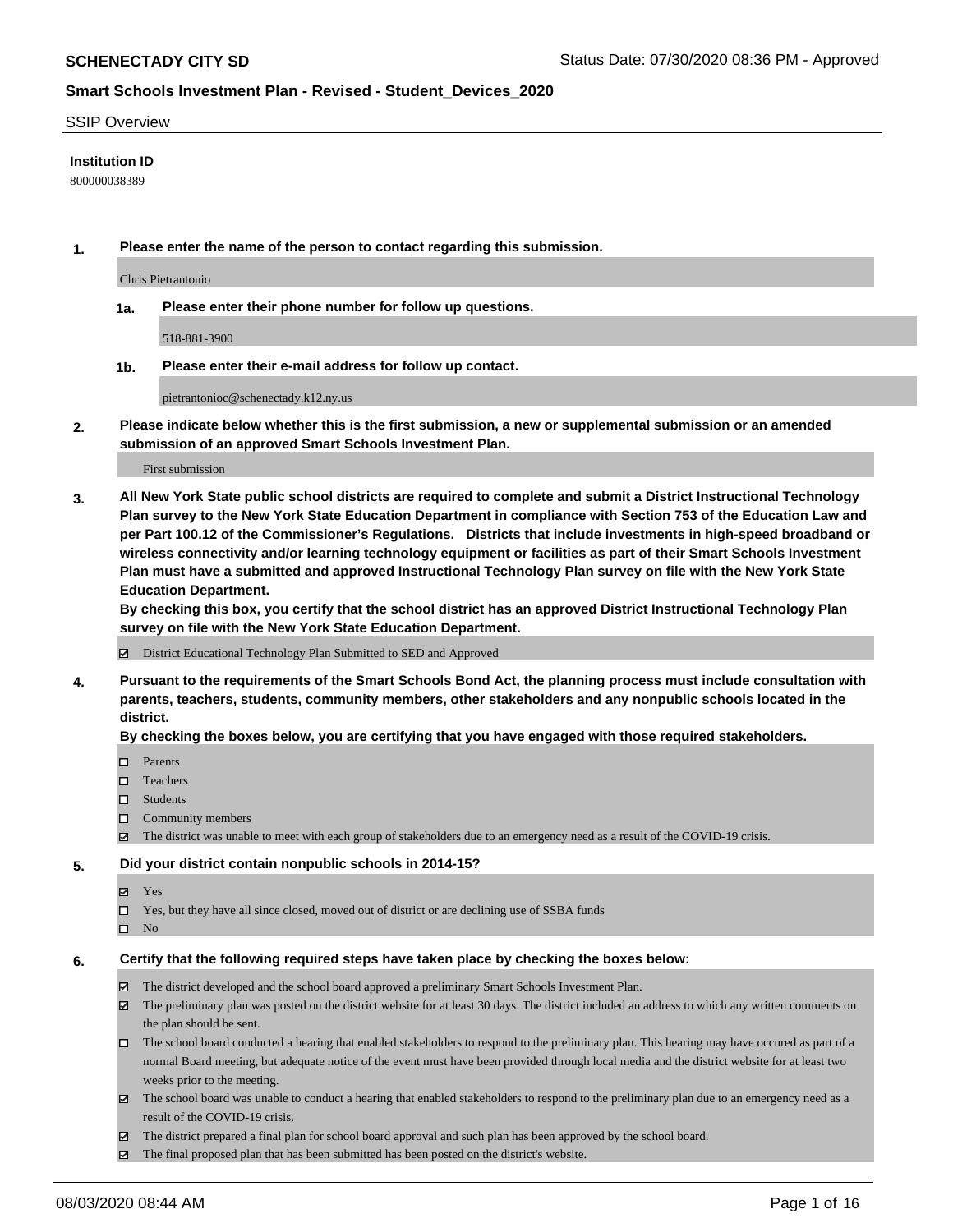SSIP Overview

**6a. Please upload the proposed Smart Schools Investment Plan (SSIP) that was posted on the district's website, along with any supporting materials. Note that this should be different than your recently submitted Educational Technology Survey. The Final SSIP, as approved by the School Board, should also be posted on the website and remain there during the course of the projects contained therein.**

Smart Schools Investment Plan\_2020\_EP\_v2.docx

**6b. Enter the webpage address where the final Smart Schools Investment Plan is posted. The Plan should remain posted for the life of the included projects.**

http://www.schenectady.k12.ny.us/cms/One.aspx?portalId=412336&pageId=543339

**7. Please enter an estimate of the total number of students and staff that will benefit from this Smart Schools Investment Plan based on the cumulative projects submitted to date.**

12,000

**8. An LEA/School District may partner with one or more other LEA/School Districts to form a consortium to pool Smart Schools Bond Act funds for a project that meets all other Smart School Bond Act requirements. Each school district participating in the consortium will need to file an approved Smart Schools Investment Plan for the project and submit a signed Memorandum of Understanding that sets forth the details of the consortium including the roles of each respective district.**

 $\Box$  The district plans to participate in a consortium to partner with other school district(s) to implement a Smart Schools project.

### **9. Please enter the name and 6-digit SED Code for each LEA/School District participating in the Consortium.**

| <sup>1</sup> Partner LEA/District | <b>ISED BEDS Code</b> |
|-----------------------------------|-----------------------|
| (No Response)                     | (No Response)         |

### **10. Please upload a signed Memorandum of Understanding with all of the participating Consortium partners.**

(No Response)

### **11. Your district's Smart Schools Bond Act Allocation is:**

\$9,364,497

#### **12. Final 2014-15 BEDS Enrollment to calculate Nonpublic Sharing Requirement**

|            | Public Enrollment | Nonpublic Enrollment | Total Enrollment | l Nonpublic Percentage |
|------------|-------------------|----------------------|------------------|------------------------|
| Enrollment | 9,497             | 378                  | 9,875.00         | 3.83                   |

**13. This table compares each category budget total, as entered in that category's page, to the total expenditures listed in the category's expenditure table. Any discrepancies between the two must be resolved before submission.**

|                                          | Sub-Allocations | <b>Expenditure Totals</b> | Difference |
|------------------------------------------|-----------------|---------------------------|------------|
| <b>School Connectivity</b>               | 0.00            | 0.00                      | 0.00       |
| Connectivity Projects for<br>Communities | 0.00            | 0.00                      | 0.00       |
| Classroom Technology                     | 3,600,000.00    | 3,600,000.00              | 0.00       |
| Pre-Kindergarten Classrooms              | 0.00            | 0.00                      | 0.00       |
| Replace Transportable<br>Classrooms      | 0.00            | 0.00                      | 0.00       |
| <b>High-Tech Security Features</b>       | 0.00            | 0.00                      | 0.00       |
| Nonpublic Loan                           | 94,500.00       | 94,500.00                 | 0.00       |
| Totals:                                  |                 |                           |            |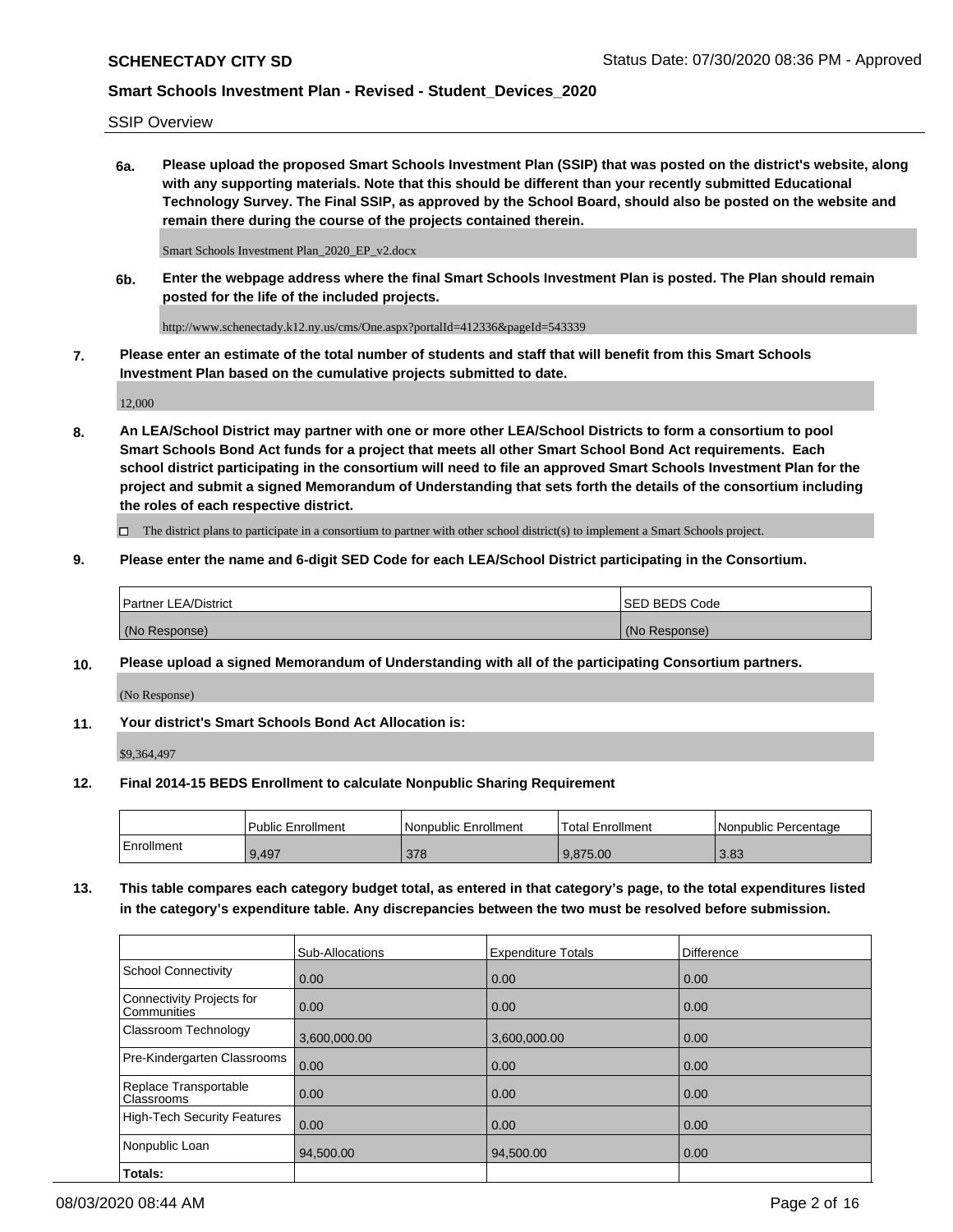SSIP Overview

| <b>Sub-Allocations</b> | Expenditure Totals | Difference |
|------------------------|--------------------|------------|
| 3,694,500              | 3.694.500          | 0          |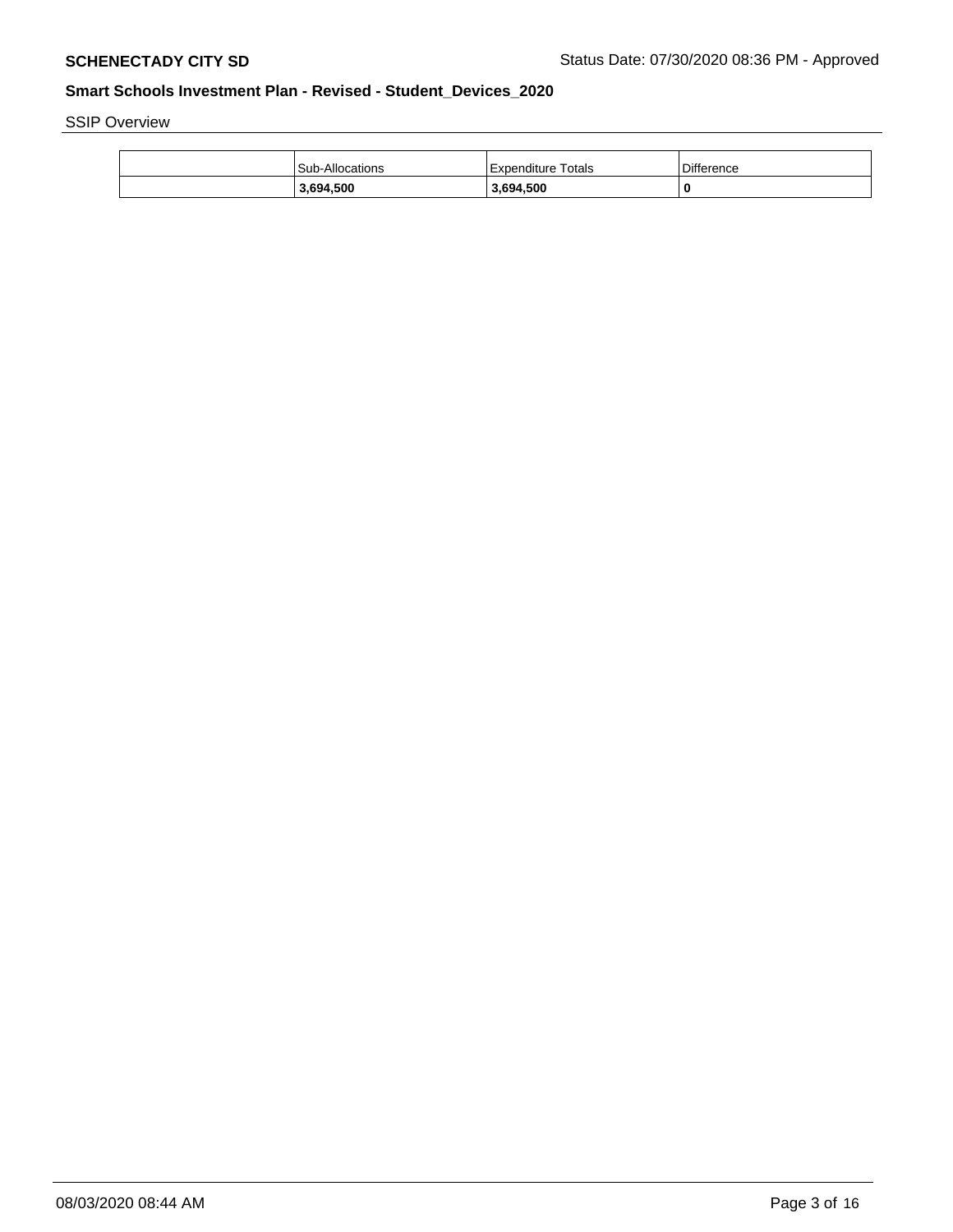School Connectivity

- **1. In order for students and faculty to receive the maximum benefit from the technology made available under the Smart Schools Bond Act, their school buildings must possess sufficient connectivity infrastructure to ensure that devices can be used during the school day. Smart Schools Investment Plans must demonstrate that:**
	- **• sufficient infrastructure that meets the Federal Communications Commission's 100 Mbps per 1,000 students standard currently exists in the buildings where new devices will be deployed, or**
	- **• is a planned use of a portion of Smart Schools Bond Act funds, or**
	- **• is under development through another funding source.**

**Smart Schools Bond Act funds used for technology infrastructure or classroom technology investments must increase the number of school buildings that meet or exceed the minimum speed standard of 100 Mbps per 1,000 students and staff within 12 months. This standard may be met on either a contracted 24/7 firm service or a "burstable" capability. If the standard is met under the burstable criteria, it must be:**

**1. Specifically codified in a service contract with a provider, and**

**2. Guaranteed to be available to all students and devices as needed, particularly during periods of high demand, such as computer-based testing (CBT) periods.**

**Please describe how your district already meets or is planning to meet this standard within 12 months of plan submission.**

(No Response)

**1a. If a district believes that it will be impossible to meet this standard within 12 months, it may apply for a waiver of this requirement, as described on the Smart Schools website. The waiver must be filed and approved by SED prior to submitting this survey.**

 $\Box$  By checking this box, you are certifying that the school district has an approved waiver of this requirement on file with the New York State Education Department.

**2. Connectivity Speed Calculator (Required). If the district currently meets the required speed, enter "Currently Met" in the last box: Expected Date When Required Speed Will be Met.**

|                  | l Number of     | Required Speed | Current Speed in | Expected Speed | Expected Date                           |
|------------------|-----------------|----------------|------------------|----------------|-----------------------------------------|
|                  | <b>Students</b> | In Mbps        | l Mbps           | to be Attained | When Required                           |
|                  |                 |                |                  |                | l Within 12 Months ISpeed Will be Met l |
| Calculated Speed | (No Response)   | 0.00           | (No Response)    | (No Response)  | (No Response)                           |

**3. Describe how you intend to use Smart Schools Bond Act funds for high-speed broadband and/or wireless connectivity projects in school buildings.**

(No Response)

**4. Describe the linkage between the district's District Instructional Technology Plan and how the proposed projects will improve teaching and learning. (There should be a link between your response to this question and your responses to Question 1 in Section IV - NYSED Initiatives Alignment: "Explain how the district use of instructional technology will serve as a part of a comprehensive and sustained effort to support rigorous academic standards attainment and performance improvement for students."** 

**Your answer should also align with your answers to the questions in Section II - Strategic Technology Planning and the associated Action Steps in Section III - Action Plan.)**

(No Response)

**5. If the district wishes to have students and staff access the Internet from wireless devices within the school building, or in close proximity to it, it must first ensure that it has a robust Wi-Fi network in place that has sufficient bandwidth to meet user demand.**

**Please describe how you have quantified this demand and how you plan to meet this demand.**

(No Response)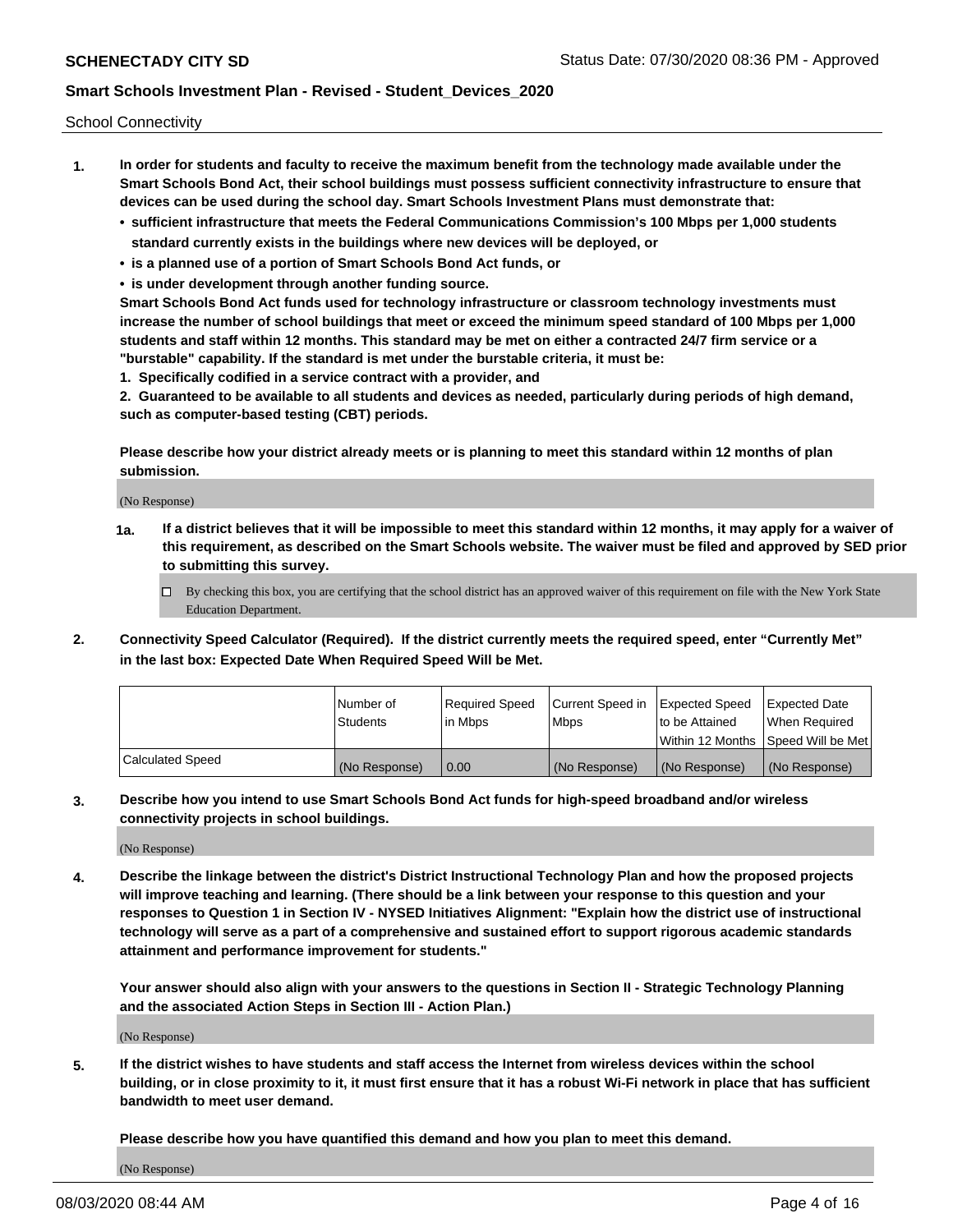School Connectivity

**6. Smart Schools plans with any expenditures in the School Connectivity category require a project number from the Office of Facilities Planning. Districts must submit an SSBA LOI and receive project numbers prior to submitting the SSIP. As indicated on the LOI, some projects may be eligible for a streamlined review and will not require a building permit.**

**Please indicate on a separate row each project number given to you by the Office of Facilities Planning.**

| Project Number |  |
|----------------|--|
| (No Response)  |  |

**7. Certain high-tech security and connectivity infrastructure projects may be eligible for an expedited review process as determined by the Office of Facilities Planning.**

#### **Was your project deemed eligible for streamlined review?**

(No Response)

### **8. Include the name and license number of the architect or engineer of record.**

| Name          | License Number |
|---------------|----------------|
| (No Response) | (No Response)  |

#### **9. Public Expenditures – Loanable (Counts toward the nonpublic loan calculation)**

| Select the allowable expenditure type.<br>Repeat to add another item under each type. | <b>PUBLIC</b> Items to be<br>l Purchased | Quantity           | Cost Per Item    | <b>Total Cost</b> |
|---------------------------------------------------------------------------------------|------------------------------------------|--------------------|------------------|-------------------|
| (No Response)                                                                         | (No Response)                            | l (No<br>Response) | (No<br>Response) | $\overline{0.00}$ |
|                                                                                       |                                          | O                  | 0.00             |                   |

### **10. Public Expenditures – Non-Loanable (Does not count toward nonpublic loan calculation)**

| Select the allowable expenditure<br>type.<br>Repeat to add another item under<br>each type. | <b>PUBLIC</b> Items to be purchased | Quantity      | Cost per Item | <b>Total Cost</b> |
|---------------------------------------------------------------------------------------------|-------------------------------------|---------------|---------------|-------------------|
| (No Response)                                                                               | (No Response)                       | (No Response) | (No Response) | 0.00              |
|                                                                                             |                                     |               | 0.00          |                   |

#### **11. Final 2014-15 BEDS Enrollment to calculate Nonpublic Sharing Requirement (no changes allowed.)**

|            | Public Enrollment | Nonpublic Enrollment | 'Total Enrollment | l Nonpublic Percentage |
|------------|-------------------|----------------------|-------------------|------------------------|
| Enrollment | 9.497             | 378                  | 9.875.00          | 3.83                   |

### **12. Total Public Budget - Loanable (Counts toward the nonpublic loan calculation)**

|                                                      | Public Allocations | <b>Estimated Nonpublic Loan</b><br>Amount | Estimated Total Sub-Allocations |
|------------------------------------------------------|--------------------|-------------------------------------------|---------------------------------|
| Network/Access Costs                                 | (No Response)      | 0.00                                      | 0.00                            |
| School Internal Connections and<br><b>Components</b> | (No Response)      | 0.00                                      | 0.00                            |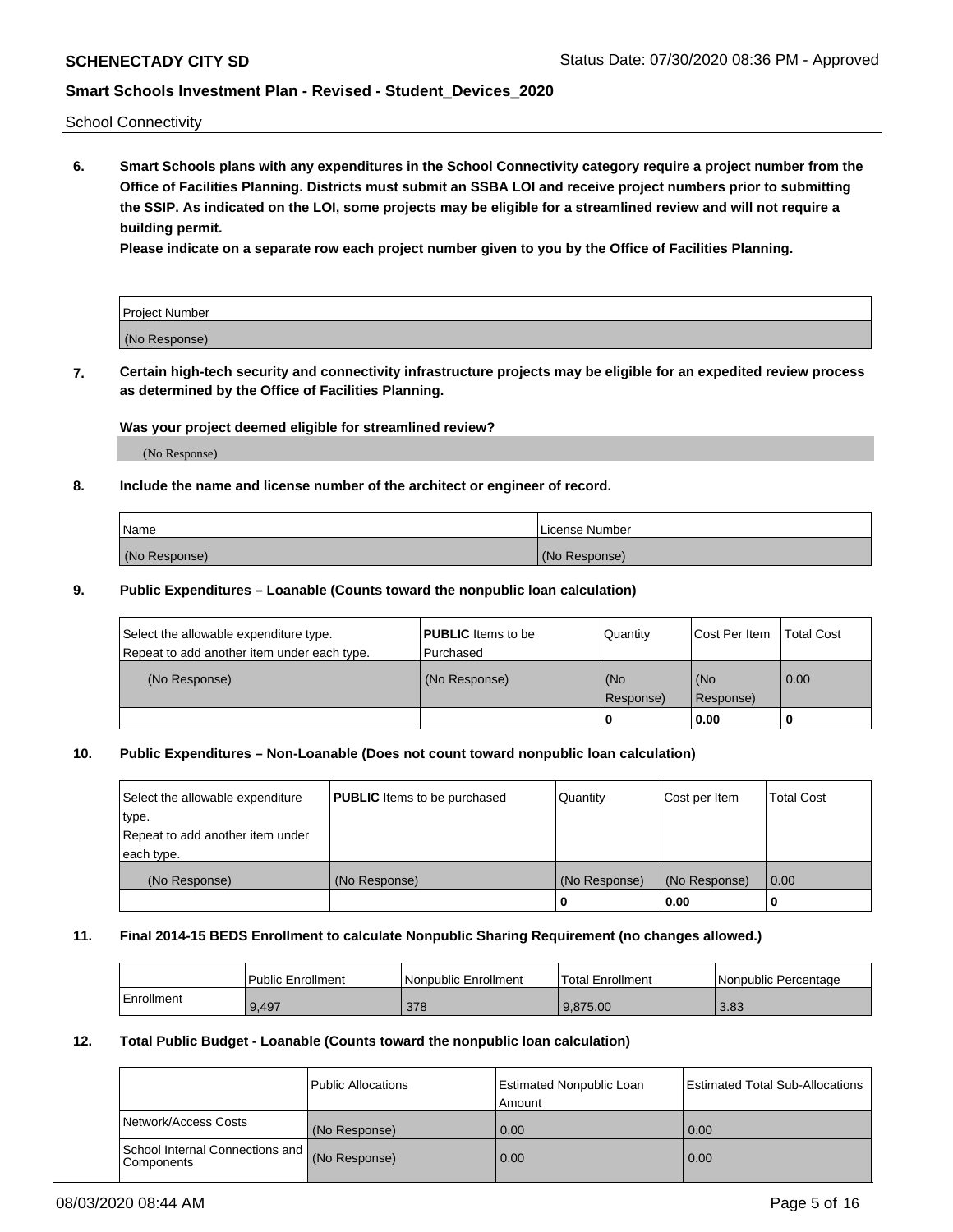School Connectivity

|                | Public Allocations | <b>Estimated Nonpublic Loan</b><br>l Amount | <b>Estimated Total Sub-Allocations</b> |
|----------------|--------------------|---------------------------------------------|----------------------------------------|
| l Other        | (No Response)      | 0.00                                        | 0.00                                   |
| <b>Totals:</b> | 0.00               | 0                                           |                                        |

## **13. Total Public Budget – Non-Loanable (Does not count toward the nonpublic loan calculation)**

|                                                   | Sub-<br>Allocation |
|---------------------------------------------------|--------------------|
|                                                   |                    |
| Network/Access Costs                              | (No Response)      |
| <b>Outside Plant Costs</b>                        | (No Response)      |
| <b>School Internal Connections and Components</b> | (No Response)      |
| Professional Services                             | (No Response)      |
| Testing                                           | (No Response)      |
| <b>Other Upfront Costs</b>                        | (No Response)      |
| <b>Other Costs</b>                                | (No Response)      |
| <b>Totals:</b>                                    | 0.00               |

## **14. School Connectivity Totals**

|                          | Total Sub-Allocations |
|--------------------------|-----------------------|
| Total Loanable Items     | 0.00                  |
| Total Non-Ioanable Items | 0.00                  |
| Totals:                  | 0                     |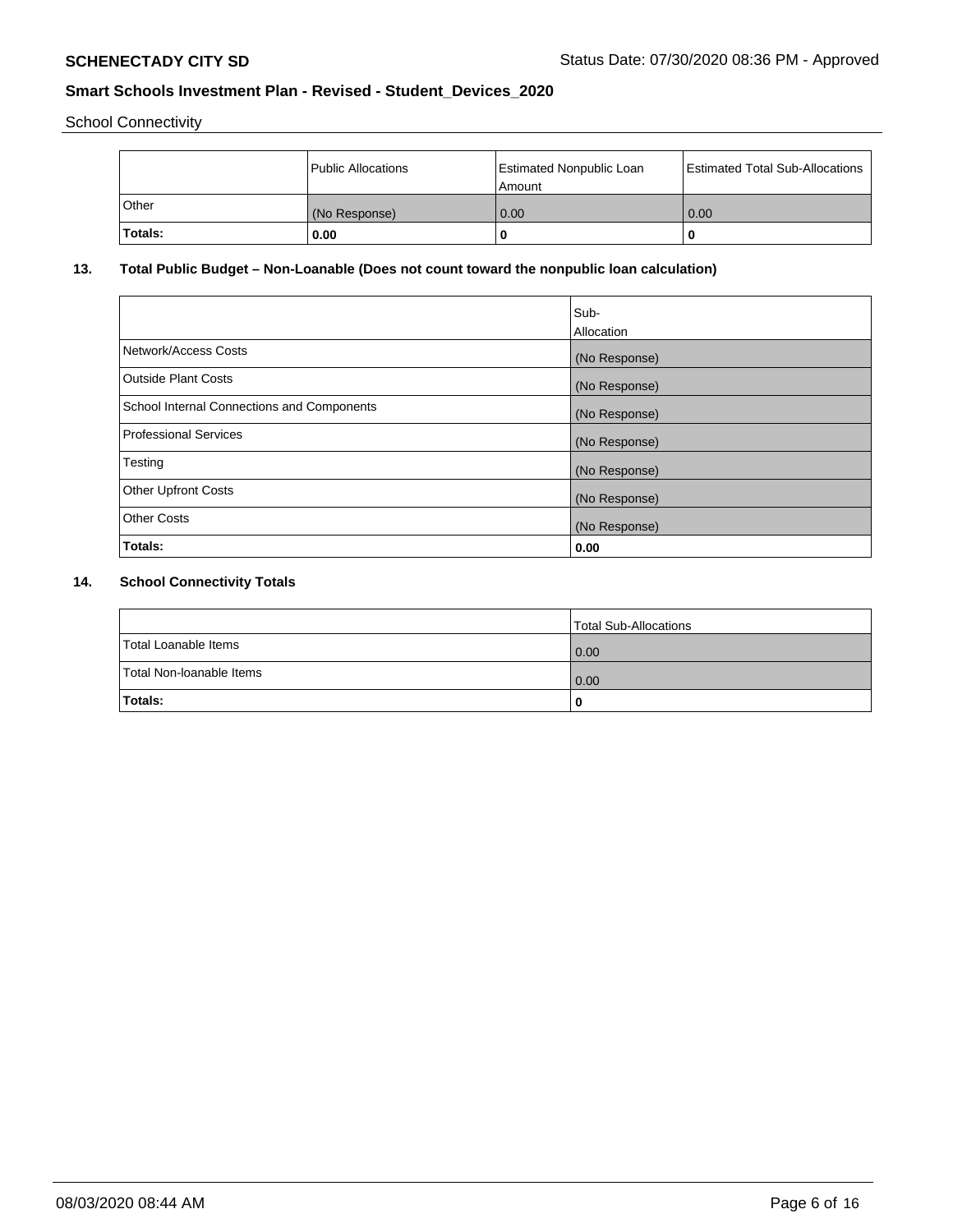Community Connectivity (Broadband and Wireless)

**1. Describe how you intend to use Smart Schools Bond Act funds for high-speed broadband and/or wireless connectivity projects in the community.**

(No Response)

**2. Please describe how the proposed project(s) will promote student achievement and increase student and/or staff access to the Internet in a manner that enhances student learning and/or instruction outside of the school day and/or school building.**

(No Response)

**3. Community connectivity projects must comply with all the necessary local building codes and regulations (building and related permits are not required prior to plan submission).**

 $\Box$  I certify that we will comply with all the necessary local building codes and regulations.

**4. Please describe the physical location of the proposed investment.**

(No Response)

**5. Please provide the initial list of partners participating in the Community Connectivity Broadband Project, along with their Federal Tax Identification (Employer Identification) number.**

| <b>Project Partners</b> | l Federal ID # |
|-------------------------|----------------|
| (No Response)           | (No Response)  |

**6. Please detail the type, quantity, per unit cost and total cost of the eligible items under each sub-category.**

| Select the allowable expenditure | Item to be purchased | Quantity      | Cost per Item | <b>Total Cost</b> |
|----------------------------------|----------------------|---------------|---------------|-------------------|
| type.                            |                      |               |               |                   |
| Repeat to add another item under |                      |               |               |                   |
| each type.                       |                      |               |               |                   |
| (No Response)                    | (No Response)        | (No Response) | (No Response) | 0.00              |
|                                  |                      | o             | 0.00          |                   |

**7. If you are submitting an allocation for Community Connectivity, complete this table.**

**Note that the calculated Total at the bottom of the table must equal the Total allocation for this category that you entered in the SSIP Overview overall budget.**

|                                    | Sub-Allocation |
|------------------------------------|----------------|
| Network/Access Costs               | (No Response)  |
| Outside Plant Costs                | (No Response)  |
| <b>Tower Costs</b>                 | (No Response)  |
| <b>Customer Premises Equipment</b> | (No Response)  |
| <b>Professional Services</b>       | (No Response)  |
| Testing                            | (No Response)  |
| <b>Other Upfront Costs</b>         | (No Response)  |
| <b>Other Costs</b>                 | (No Response)  |
| Totals:                            | 0.00           |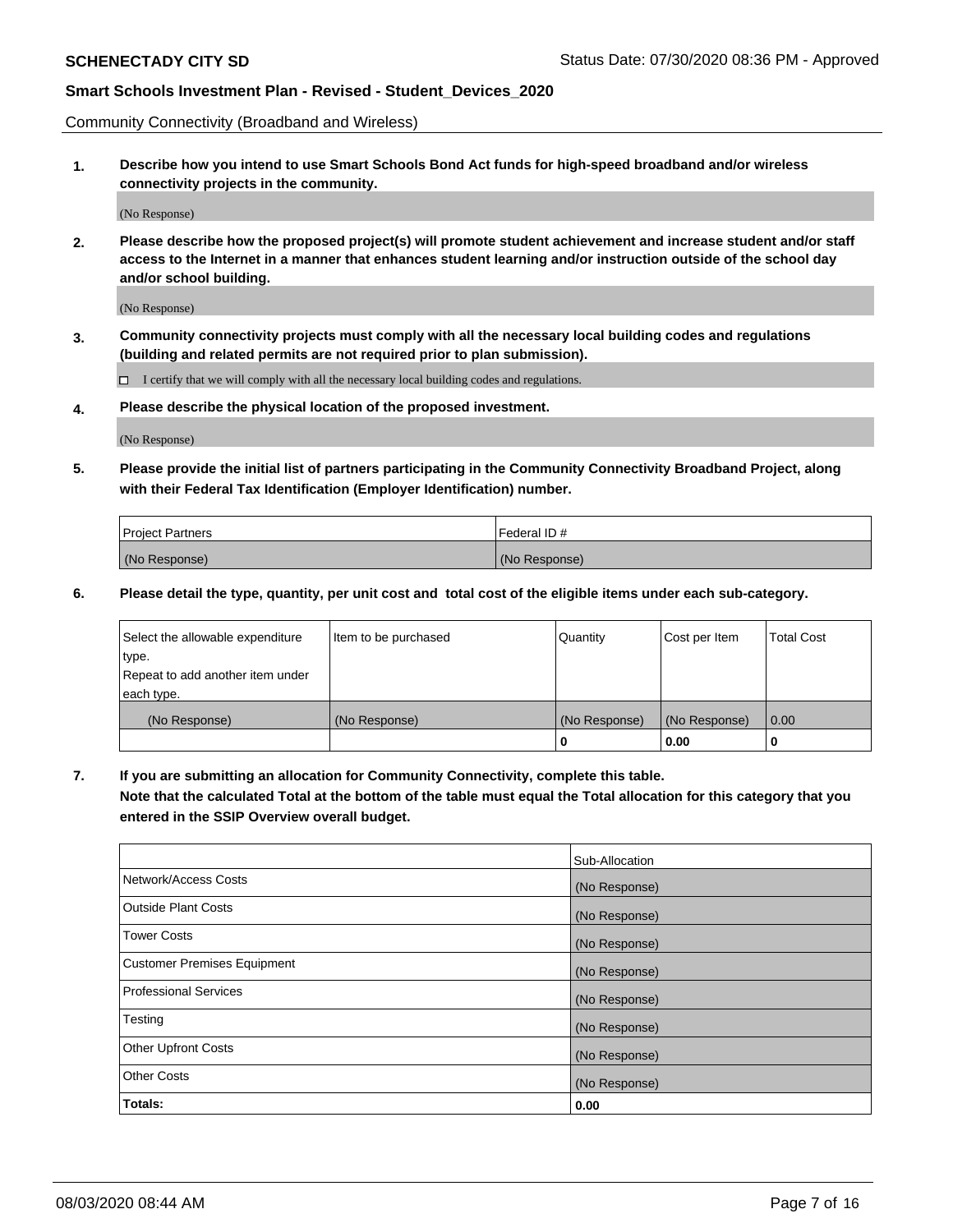#### Classroom Learning Technology

**1. In order for students and faculty to receive the maximum benefit from the technology made available under the Smart Schools Bond Act, their school buildings must possess sufficient connectivity infrastructure to ensure that devices can be used during the school day. Smart Schools Investment Plans must demonstrate that sufficient infrastructure that meets the Federal Communications Commission's 100 Mbps per 1,000 students standard currently exists in the buildings where new devices will be deployed, or is a planned use of a portion of Smart Schools Bond Act funds, or is under development through another funding source. Smart Schools Bond Act funds used for technology infrastructure or classroom technology investments must increase the number of school buildings that meet or exceed the minimum speed standard of 100 Mbps per 1,000 students and staff within 12 months. This standard may be met on either a contracted 24/7 firm service or a "burstable" capability. If the standard is met under the burstable criteria, it must be:**

**1. Specifically codified in a service contract with a provider, and**

**2. Guaranteed to be available to all students and devices as needed, particularly during periods of high demand, such as computer-based testing (CBT) periods.**

**Please describe how your district already meets or is planning to meet this standard within 12 months of plan submission.**

The district currently purchases connectivity through two sources, with 2 gigabit per second (Gbps) from Crown Castle and 200 megabits per second(Mbps) from Northeastern Regional Information Center (NERIC). As part of this Smart Schools Investment Plan proposal, these connection speeds are currently delivered across the district and accessible through the existing wired and wireless network infrastructure.

- **1a. If a district believes that it will be impossible to meet this standard within 12 months, it may apply for a waiver of this requirement, as described on the Smart Schools website. The waiver must be filed and approved by SED prior to submitting this survey.**
	- By checking this box, you are certifying that the school district has an approved waiver of this requirement on file with the New York State Education Department.
- **2. Connectivity Speed Calculator (Required). If the district currently meets the required speed, enter "Currently Met" in the last box: Expected Date When Required Speed Will be Met.**

|                  | l Number of<br><b>Students</b> | Required Speed<br>l in Mbps | Current Speed in<br>Mbps | <b>Expected Speed</b><br>to be Attained | <b>Expected Date</b><br>l When Reauired<br> Within 12 Months   Speed Will be Met |
|------------------|--------------------------------|-----------------------------|--------------------------|-----------------------------------------|----------------------------------------------------------------------------------|
| Calculated Speed | 9.497                          | 949.70                      | 2,200                    | 2,200                                   | Currently<br>exceeding                                                           |

**3. If the district wishes to have students and staff access the Internet from wireless devices within the school building, or in close proximity to it, it must first ensure that it has a robust Wi-Fi network in place that has sufficient bandwidth to meet user demand.**

**Please describe how you have quantified this demand and how you plan to meet this demand.**

Through the previously submitted SSBA application labeled "Smart Schools Investment Plan - 2019", the district currently has wireless Internet connectivity throughout the 11 Elementary schools, 3 Middle schools, 2 High Schools and one Adult Education school. While that SSIP undergoes review with NYSED, Schenectady City Schools is prepared to deploy additional wireless access points to a region of any school building within the District to boost connectivity temporarily until the proposed wired and wireless refresh is complete. As noted in question  $1 \& 2$  above, Schenectady City Schools currently has Internet bandwidth in excess of FCC requirements with 2,200 Mbps available for student and staff use.

**4. All New York State public school districts are required to complete and submit an Instructional Technology Plan survey to the New York State Education Department in compliance with Section 753 of the Education Law and per Part 100.12 of the Commissioner's Regulations.**

**Districts that include educational technology purchases as part of their Smart Schools Investment Plan must have a submitted and approved Instructional Technology Plan survey on file with the New York State Education Department.**

By checking this box, you are certifying that the school district has an approved Instructional Technology Plan survey on file with the New York State Education Department.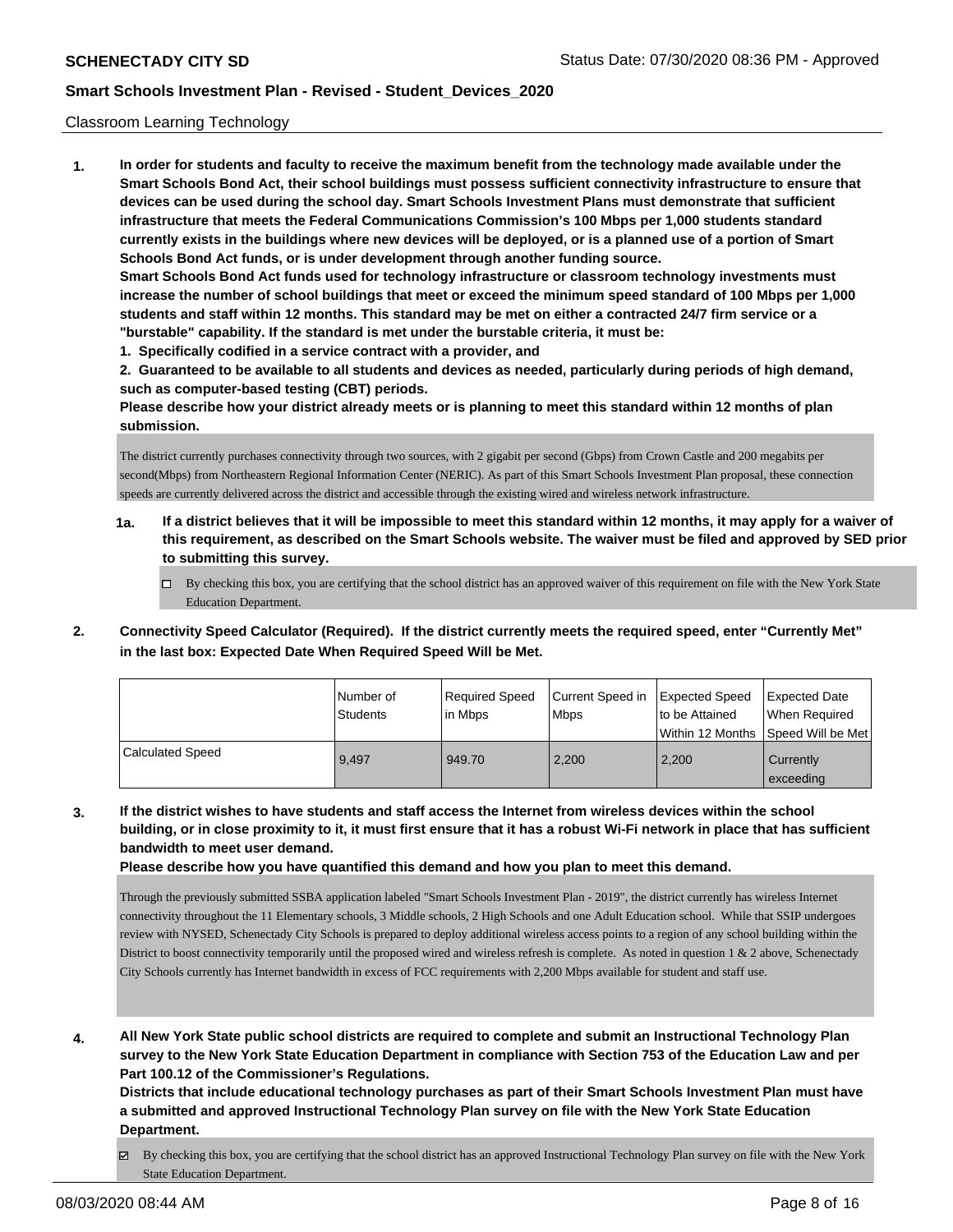### Classroom Learning Technology

**5. Describe the devices you intend to purchase and their compatibility with existing or planned platforms or systems. Specifically address the adequacy of each facility's electrical, HVAC and other infrastructure necessary to install and support the operation of the planned technology.**

To address the Emergency Phase of the district's overall effort to provide a culturally relevant, curriculum-based technology instruction that is equitable to all learners, educators and leaders, the district will purchase Chromebooks designed for use in students' homes where distance learning is taking place due to the COVID-19 pandemic. Planning for continued use of the Chromebooks in classrooms beginning fall 2020, the district will purchase carts to maintain the machines in good working order and ensure accessibility to classrooms.

The district's buildings already benefit from the use of Chromebooks and infrastructure is in place to support the added number of machines and carts.

- **6. Describe how the proposed technology purchases will:**
	- **> enhance differentiated instruction;**
	- **> expand student learning inside and outside the classroom;**
	- **> benefit students with disabilities and English language learners; and**
	- **> contribute to the reduction of other learning gaps that have been identified within the district.**

**The expectation is that districts will place a priority on addressing the needs of students who struggle to succeed in a rigorous curriculum. Responses in this section should specifically address this concern and align with the district's Instructional Technology Plan (in particular Question 2 of E. Curriculum and Instruction: "Does the district's instructional technology plan address the needs of students with disabilities to ensure equitable access to instruction, materials and assessments?" and Question 3 of the same section: "Does the district's instructional technology plan address the provision of assistive technology specifically for students with disabilities to ensure access to and participation in the general curriculum?")**

**In addition, describe how the district ensures equitable access to instruction, materials and assessments and participation in the general curriculum for both SWD and English Language Learners/Multilingual Learners (ELL/MLL) students.**

At this point in time, under the direction of the State of New York, Schenectady City School District's students are participating in distance learning from their homes. The district's leadership and educators are striving to connect each student to quality curriculum-based educational activities and personal connections. The purchase of Chromebooks specifically will exponentially increase the connection of students to the district personnel that will guide them through the remainder of the school year. All students, including those with disabilities, will benefit from the purchase and distribution of Chromebooks designed to be used where the students are learning.

Chromebooks, when used as part of an inclusive, evidence-based curriculum benefit students with disabilities and students learning English with a vast variety of learning activities that can be tailored to fit the individual learning style of the student. During this distance learning time, students with disabilities continue learning through connections with trusted teachers and English learner students benefit from increased communication with classmates and educators.

**7. Where appropriate, describe how the proposed technology purchases will enhance ongoing communication with parents and other stakeholders and help the district facilitate technology-based regional partnerships, including distance learning and other efforts.**

In a significant number of homes in the Schenectady City School District, there is limited technology and often the student is relegated to whatever time is left in the day after the essential business of keeping the household running is finished. The purchase of Chromebooks specifically to be used by each and every student will enhance ongoing communication with the student and open a line of communication with parents and other stakeholders as the number of contacts increases.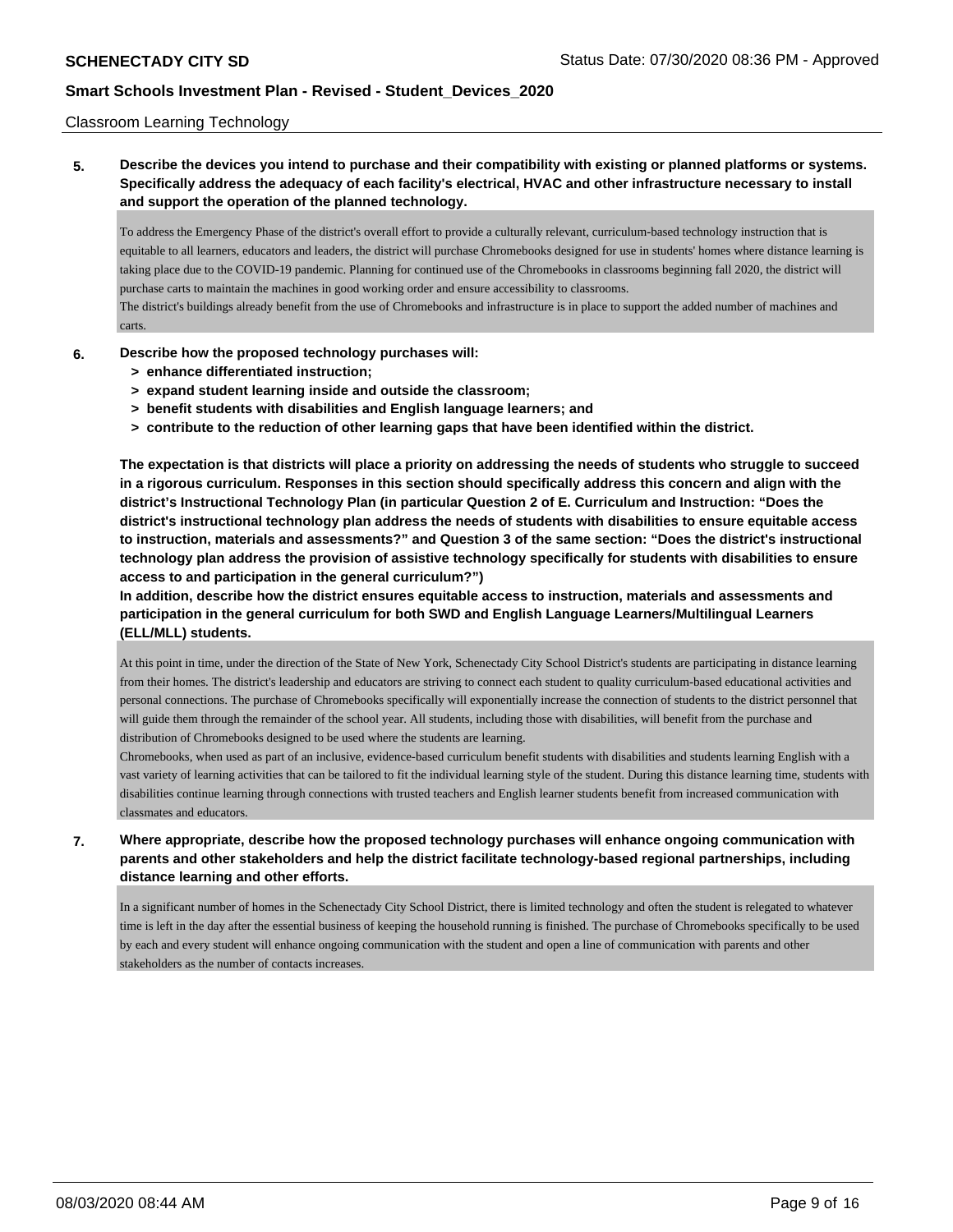#### Classroom Learning Technology

**8. Describe the district's plan to provide professional development to ensure that administrators, teachers and staff can employ the technology purchased to enhance instruction successfully.**

**Note: This response should be aligned and expanded upon in accordance with your district's response to Question 1 of F. Professional Development of your Instructional Technology Plan: "Please provide a summary of professional development offered to teachers and staff, for the time period covered by this plan, to support technology to enhance teaching and learning. Please include topics, audience and method of delivery within your summary."**

SCSD will provide ongoing professional learning opportunities to ensure technology is an integral part of instruction both inside and outside the classroom. While not funded as a part of the SSIP, this is key to the successful implementation of Instructional Technology, as outlined in the District's Technology Plan. This requires more than simply equipping every classroom with diverse technologies, but also supporting teachers in making shifts in their pedagogical strategies to allow the integration of technology as a part of effective instruction. Professional learning has been facilitated throughout the district through a phased process over the course of three years beginning in fall 2019. In the first year, the goal was to increase awareness of the functionalities of the tools available, while beginning to build the training and support structure to aid continued integration of technology. A baseline was established initially by surveying teachers and evaluating current levels of equipment and integration. From there, the district is developing specific trainings to allow for the influx of new technology in response to teacher and student needs. The second year of professional learning will be dedicated to building capacity to support teachers in their ongoing modification, redefinition and use of instructional technology. The district will accomplish this by developing a core group of instructional technology trainers. The third year of SCSD's professional learning activities will focus on increasing the reach and depth of instructional technology integration so both educators and students are empowered to be technological leaders.

- **9. Districts must contact one of the SUNY/CUNY teacher preparation programs listed on the document on the left side of the page that supplies the largest number of the district's new teachers to request advice on innovative uses and best practices at the intersection of pedagogy and educational technology.**
	- By checking this box, you certify that you have contacted the SUNY/CUNY teacher preparation program that supplies the largest number of your new teachers to request advice on these issues.
	- **9a. Please enter the name of the SUNY or CUNY Institution that you contacted.**

University at Albany

**9b. Enter the primary Institution phone number.**

518-442-4988

**9c. Enter the name of the contact person with whom you consulted and/or will be collaborating with on innovative uses of technology and best practices.**

#### Jason Lane - Interim Dean

**10. To ensure the sustainability of technology purchases made with Smart Schools funds, districts must demonstrate a long-term plan to maintain and replace technology purchases supported by Smart Schools Bond Act funds. This sustainability plan shall demonstrate a district's capacity to support recurring costs of use that are ineligible for Smart Schools Bond Act funding such as device maintenance, technical support, Internet and wireless fees, maintenance of hotspots, staff professional development, building maintenance and the replacement of incidental items. Further, such a sustainability plan shall include a long-term plan for the replacement of purchased devices and equipment at the end of their useful life with other funding sources.**

 $\boxtimes$  By checking this box, you certify that the district has a sustainability plan as described above.

**11. Districts must ensure that devices purchased with Smart Schools Bond funds will be distributed, prepared for use, maintained and supported appropriately. Districts must maintain detailed device inventories in accordance with generally accepted accounting principles.**

By checking this box, you certify that the district has a distribution and inventory management plan and system in place.

**12. Please detail the type, quantity, per unit cost and total cost of the eligible items under each sub-category.**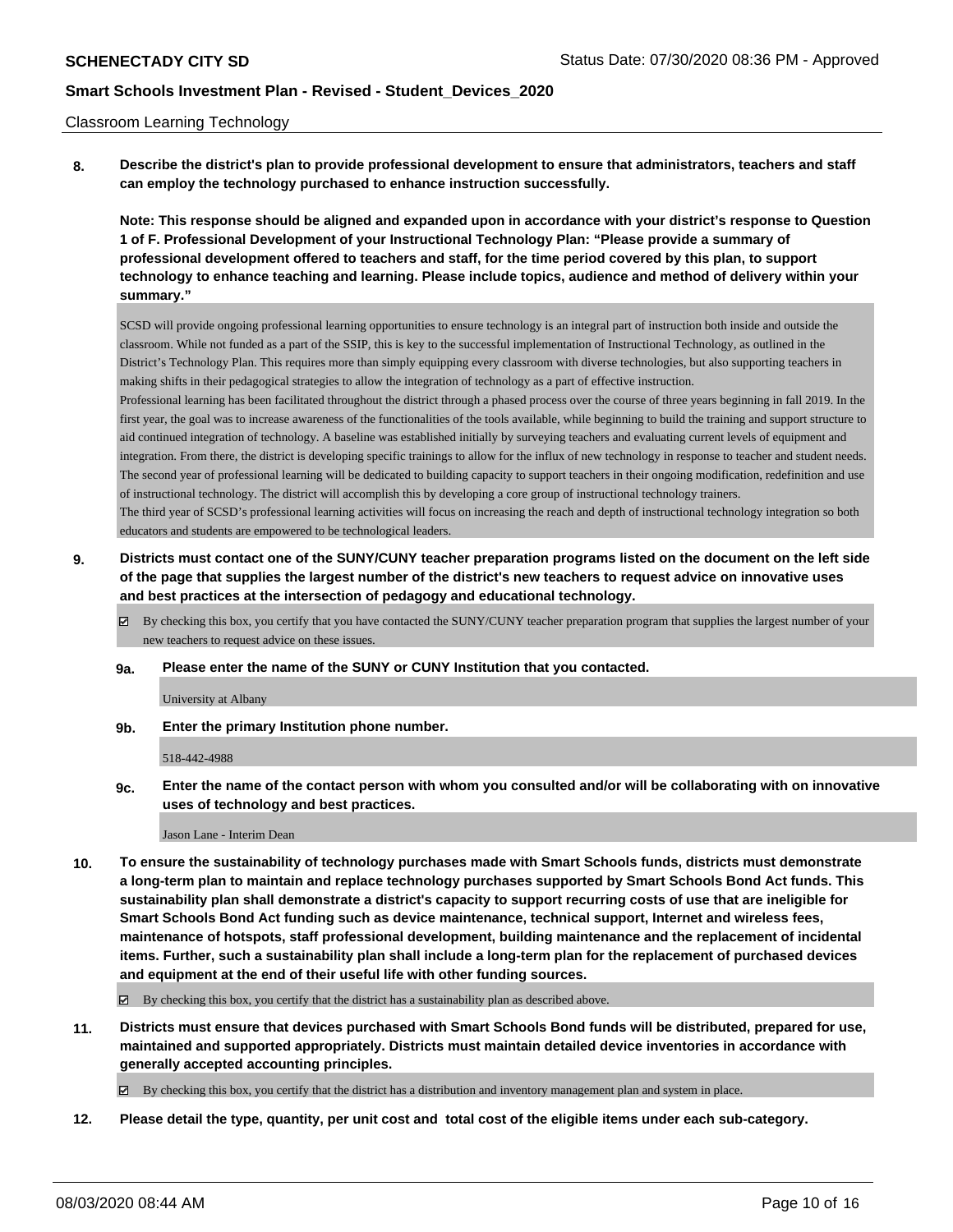Classroom Learning Technology

| Select the allowable expenditure | Item to be Purchased | Quantity | Cost per Item | <b>Total Cost</b> |
|----------------------------------|----------------------|----------|---------------|-------------------|
| type.                            |                      |          |               |                   |
| Repeat to add another item under |                      |          |               |                   |
| each type.                       |                      |          |               |                   |
| <b>Laptop Computers</b>          | Chromebooks          | 11,000   | 300.00        | 3,300,000.00      |
| <b>Other Costs</b>               | Chromebook carts     | 200      | 1.500.00      | 300,000.00        |
|                                  |                      | 11,200   | 1,800.00      | 3,600,000         |

## **13. Final 2014-15 BEDS Enrollment to calculate Nonpublic Sharing Requirement (no changes allowed.)**

|              | <b>I Public Enrollment</b> | Nonpublic Enrollment | Total Enrollment | l Nonpublic<br>Percentage |
|--------------|----------------------------|----------------------|------------------|---------------------------|
| l Enrollment | 9.497                      | 378                  | 9,875.00         | 3.83                      |

## **14. If you are submitting an allocation for Classroom Learning Technology complete this table.**

|                         | Public School Sub-Allocation | <b>Estimated Nonpublic Loan</b><br>Amount<br>(Based on Percentage Above) | Estimated Total Public and<br>Nonpublic Sub-Allocation |
|-------------------------|------------------------------|--------------------------------------------------------------------------|--------------------------------------------------------|
| Interactive Whiteboards | (No Response)                | 0.00                                                                     | 0.00                                                   |
| Computer Servers        | (No Response)                | 0.00                                                                     | 0.00                                                   |
| Desktop Computers       | (No Response)                | 0.00                                                                     | 0.00                                                   |
| Laptop Computers        | 3,300,000.00                 | 86,625.00                                                                | 3,386,625.00                                           |
| <b>Tablet Computers</b> | (No Response)                | 0.00                                                                     | 0.00                                                   |
| <b>Other Costs</b>      | 300,000.00                   | 7,875.00                                                                 | 307,875.00                                             |
| Totals:                 | 3,600,000.00                 | 94,500                                                                   | 3,694,500                                              |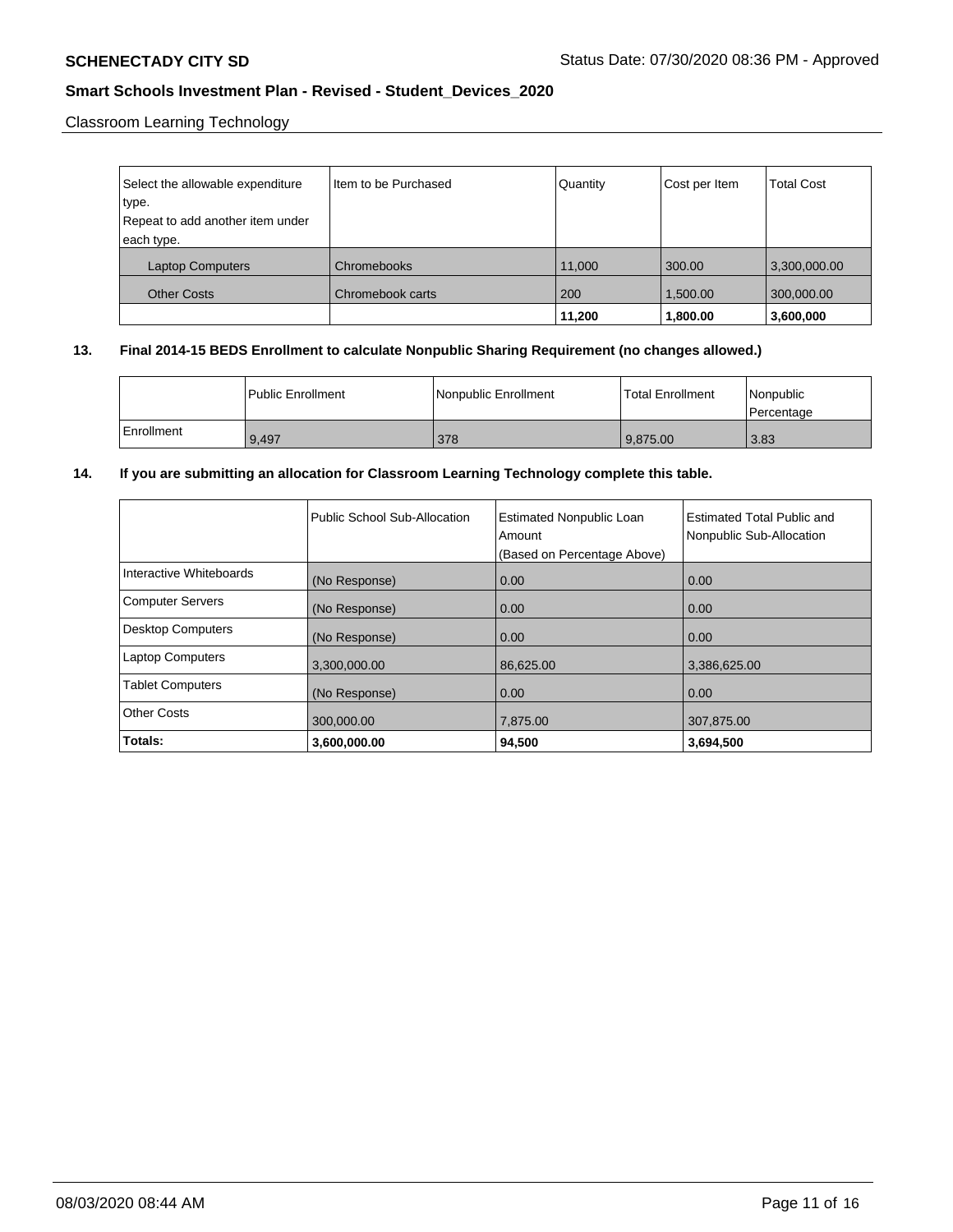#### Pre-Kindergarten Classrooms

**1. Provide information regarding how and where the district is currently serving pre-kindergarten students and justify the need for additional space with enrollment projections over 3 years.**

(No Response)

- **2. Describe the district's plan to construct, enhance or modernize education facilities to accommodate prekindergarten programs. Such plans must include:**
	- **Specific descriptions of what the district intends to do to each space;**
	- **An affirmation that new pre-kindergarten classrooms will contain a minimum of 900 square feet per classroom;**
	- **The number of classrooms involved;**
	- **The approximate construction costs per classroom; and**
	- **Confirmation that the space is district-owned or has a long-term lease that exceeds the probable useful life of the improvements.**

(No Response)

**3. Smart Schools Bond Act funds may only be used for capital construction costs. Describe the type and amount of additional funds that will be required to support ineligible ongoing costs (e.g. instruction, supplies) associated with any additional pre-kindergarten classrooms that the district plans to add.**

(No Response)

**4. All plans and specifications for the erection, repair, enlargement or remodeling of school buildings in any public school district in the State must be reviewed and approved by the Commissioner. Districts that plan capital projects using their Smart Schools Bond Act funds will undergo a Preliminary Review Process by the Office of Facilities Planning.**

**Please indicate on a separate row each project number given to you by the Office of Facilities Planning.**

| Project Number |  |
|----------------|--|
| (No Response)  |  |
|                |  |

**5. Please detail the type, quantity, per unit cost and total cost of the eligible items under each sub-category.**

| Select the allowable expenditure | Item to be purchased | Quantity      | Cost per Item | <b>Total Cost</b> |
|----------------------------------|----------------------|---------------|---------------|-------------------|
| 'type.                           |                      |               |               |                   |
| Repeat to add another item under |                      |               |               |                   |
| each type.                       |                      |               |               |                   |
| (No Response)                    | (No Response)        | (No Response) | (No Response) | 0.00              |
|                                  |                      | U             | 0.00          |                   |

**6. If you have made an allocation for Pre-Kindergarten Classrooms, complete this table. Note that the calculated Total at the bottom of the table must equal the Total allocation for this category that you entered in the SSIP Overview overall budget.**

| Totals:                                  | 0.00           |
|------------------------------------------|----------------|
| <b>Other Costs</b>                       | (No Response)  |
| Enhance/Modernize Educational Facilities | (No Response)  |
| Construct Pre-K Classrooms               | (No Response)  |
|                                          | Sub-Allocation |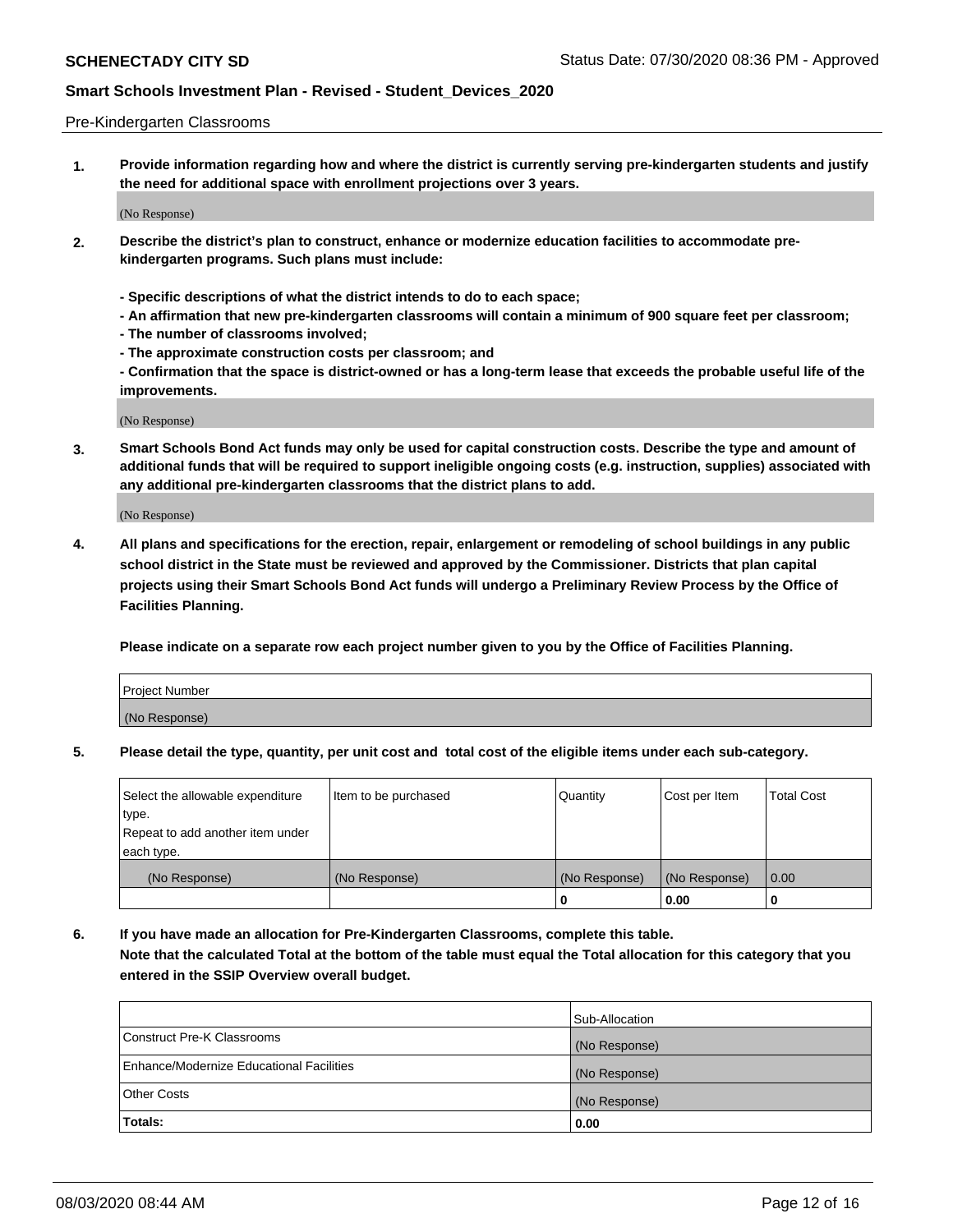Replace Transportable Classrooms

**1. Describe the district's plan to construct, enhance or modernize education facilities to provide high-quality instructional space by replacing transportable classrooms.**

(No Response)

**2. All plans and specifications for the erection, repair, enlargement or remodeling of school buildings in any public school district in the State must be reviewed and approved by the Commissioner. Districts that plan capital projects using their Smart Schools Bond Act funds will undergo a Preliminary Review Process by the Office of Facilities Planning.**

**Please indicate on a separate row each project number given to you by the Office of Facilities Planning.**

| Project Number |  |
|----------------|--|
|                |  |
|                |  |
|                |  |
|                |  |
| (No Response)  |  |
|                |  |
|                |  |
|                |  |

**3. For large projects that seek to blend Smart Schools Bond Act dollars with other funds, please note that Smart Schools Bond Act funds can be allocated on a pro rata basis depending on the number of new classrooms built that directly replace transportable classroom units.**

**If a district seeks to blend Smart Schools Bond Act dollars with other funds describe below what other funds are being used and what portion of the money will be Smart Schools Bond Act funds.**

(No Response)

**4. Please detail the type, quantity, per unit cost and total cost of the eligible items under each sub-category.**

| Select the allowable expenditure | Item to be purchased | Quantity      | Cost per Item | Total Cost |
|----------------------------------|----------------------|---------------|---------------|------------|
| ∣type.                           |                      |               |               |            |
| Repeat to add another item under |                      |               |               |            |
| each type.                       |                      |               |               |            |
| (No Response)                    | (No Response)        | (No Response) | (No Response) | 0.00       |
|                                  |                      | u             | 0.00          |            |

**5. If you have made an allocation for Replace Transportable Classrooms, complete this table. Note that the calculated Total at the bottom of the table must equal the Total allocation for this category that you entered in the SSIP Overview overall budget.**

|                                                | Sub-Allocation |
|------------------------------------------------|----------------|
| Construct New Instructional Space              | (No Response)  |
| Enhance/Modernize Existing Instructional Space | (No Response)  |
| Other Costs                                    | (No Response)  |
| Totals:                                        | 0.00           |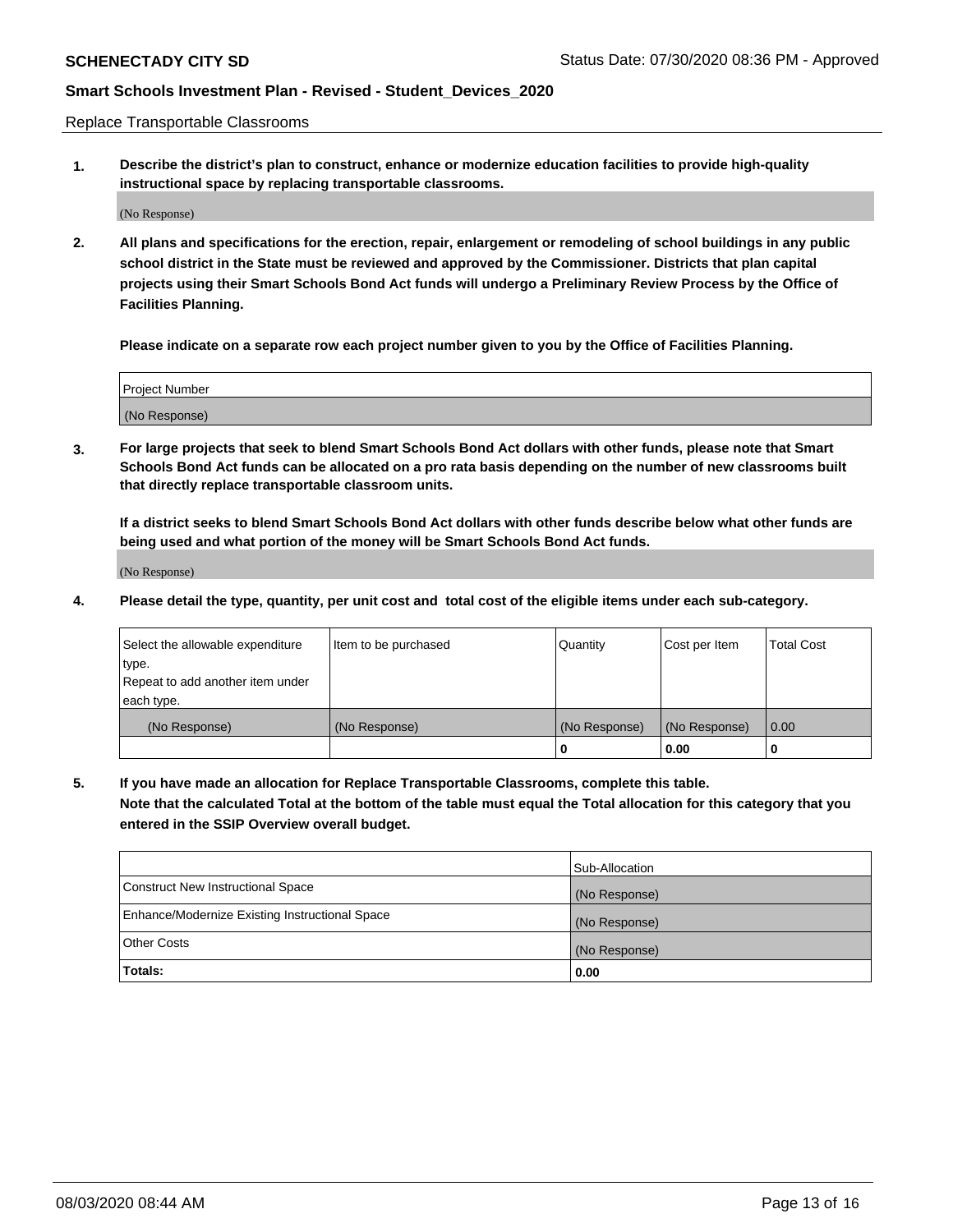High-Tech Security Features

**1. Describe how you intend to use Smart Schools Bond Act funds to install high-tech security features in school buildings and on school campuses.**

(No Response)

**2. All plans and specifications for the erection, repair, enlargement or remodeling of school buildings in any public school district in the State must be reviewed and approved by the Commissioner. Smart Schools plans with any expenditures in the High-Tech Security category require a project number from the Office of Facilities Planning. Districts must submit an SSBA LOI and receive project numbers prior to submitting the SSIP. As indicated on the LOI, some projects may be eligible for a streamlined review and will not require a building permit. Please indicate on a separate row each project number given to you by the Office of Facilities Planning.**

| <b>Project Number</b> |  |
|-----------------------|--|
|                       |  |
| (No Response)         |  |

- **3. Was your project deemed eligible for streamlined Review?**
	- Yes
	- $\hfill \Box$  No
- **4. Include the name and license number of the architect or engineer of record.**

| <b>Name</b>   | License Number |
|---------------|----------------|
| (No Response) | (No Response)  |

**5. Please detail the type, quantity, per unit cost and total cost of the eligible items under each sub-category.**

| Select the allowable expenditure | Item to be purchased | Quantity      | Cost per Item | Total Cost |
|----------------------------------|----------------------|---------------|---------------|------------|
| 'type.                           |                      |               |               |            |
| Repeat to add another item under |                      |               |               |            |
| each type.                       |                      |               |               |            |
| (No Response)                    | (No Response)        | (No Response) | (No Response) | 0.00       |
|                                  |                      | u             | 0.00          |            |

**6. If you have made an allocation for High-Tech Security Features, complete this table.**

**Enter each Sub-category Public Allocation based on the the expenditures listed in Table #5.**

|                                                      | Sub-Allocation |
|------------------------------------------------------|----------------|
| Capital-Intensive Security Project (Standard Review) | (No Response)  |
| <b>Electronic Security System</b>                    | (No Response)  |
| <b>Entry Control System</b>                          | (No Response)  |
| Approved Door Hardening Project                      | (No Response)  |
| <b>Other Costs</b>                                   | (No Response)  |
| Totals:                                              | 0.00           |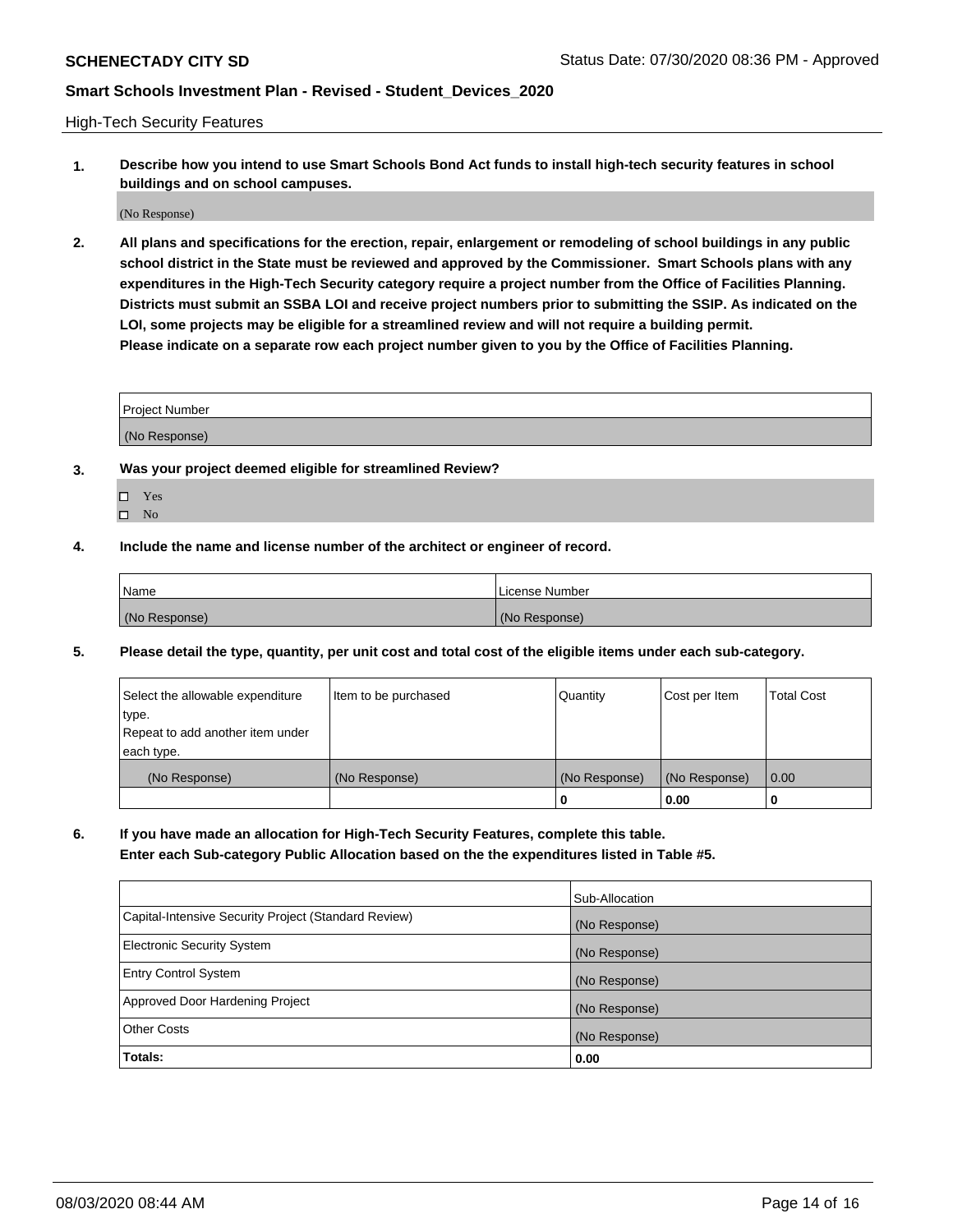Non-Public Schools

**1. Describe your plan to utilize SSBA funds to purchase devices and loan to the nonpublic schools within your district. Please specify what devices have been requested by the nonpublic schools. If the nonpublic schools have not finalized requests, the district should provide the date nonpublic schools will submit the request by.**

All schools contacted with regards to SSBA allocations have provided equipment needs that align with SCSD to be purchased as part of this Smart Schools submission. Schools who have not responded have until 9/1/2020 to contact SCSD to be included in the distribution.

**2. A final Smart Schools Investment Plan cannot be approved until school authorities have adopted regulations specifying the date by which requests from nonpublic schools for the purchase and loan of Smart Schools Bond Act classroom technology must be received by the district.**

 $\boxtimes$  By checking this box, you certify that you have such a plan and associated regulations in place that have been made public.

**2a. Please enter the date each year nonpublic schools must request loanable items from the school district. This date cannot be earlier than June 1 of the previous school year.**

June 1

### **3. Final 2014-15 BEDS Enrollment to calculate Nonpublic Sharing Requirement (no changes allowed.)**

|            | Public Enrollment | Nonpublic Enrollment | <sup>1</sup> Total Enrollment | Nonpublic Percentage |
|------------|-------------------|----------------------|-------------------------------|----------------------|
| Enrollment | 9.497             | 378                  | 9.875.00                      | 3.83                 |

### **4. Nonpublic Loan Calculator**

|                                                        | Loanable<br>School<br>Connectivity | Loanable<br>Classroom<br>Technology | Additional<br>Nonpublic<br>Loan | Estimated<br>Per Pupil<br>Amount - | Previously<br>Approved<br>Per Pupil | Cumulative<br>Per Pupil<br>Loan | <b>Final Per</b><br>Pupil Loan<br>Amount - | <b>Final Total</b><br>∣Loan<br>Amount - |
|--------------------------------------------------------|------------------------------------|-------------------------------------|---------------------------------|------------------------------------|-------------------------------------|---------------------------------|--------------------------------------------|-----------------------------------------|
| <b>Required Nonpublic</b><br>Loan                      | 0.00                               | 3,694,500.0                         | (Optional)                      | This Plan<br>250.00                | Amount(s)<br>0.00                   | Amount<br>250.00                | This Plan<br>250.00                        | This Plan<br>94,500.00                  |
|                                                        |                                    | $\Omega$                            |                                 |                                    |                                     |                                 |                                            |                                         |
| Final Adjusted Loan<br>- (If additional loan<br>funds) | 0.00                               | 3,694,500.0<br>$\Omega$             | (No<br>Response)                | 250.00                             | 0.00                                | 250.00                          | 250.00                                     | 94,500.00                               |

### **5. Nonpublic Share**

|                                          | Final Per Pupil Amount | Final Nonpublic Loan Amount |
|------------------------------------------|------------------------|-----------------------------|
| Pending and Previously<br>Approved Plans | 0.00                   | 0.00                        |
| This Plan                                | 250.00                 | 94,500.00                   |
| Total                                    | 250.00                 | 94,500.00                   |

### **6. Distribution of Nonpublic Loan Amount by School**

| Nonpublic School Name               | 2018-19 K-12 Enrollment | Special Ed School? If Yes, not eligible |
|-------------------------------------|-------------------------|-----------------------------------------|
| <b>BRIGHT HOPE ACADEMY CENTER</b>   | 6                       | l No                                    |
| <b>BROWN SCHOOL</b>                 | 117                     | l No                                    |
| <b>NORTHEAST PARENT &amp; CHILD</b> | 118                     | Yes                                     |
| <b>SOCIETY</b>                      |                         |                                         |
| NOTRE DAME-BISHOP GIBBONS           | 262                     | l No                                    |
| <b>SCHOOL</b>                       |                         |                                         |

**7. Please detail the type, quantity and per unit cost of the eligible items under each sub-category.**